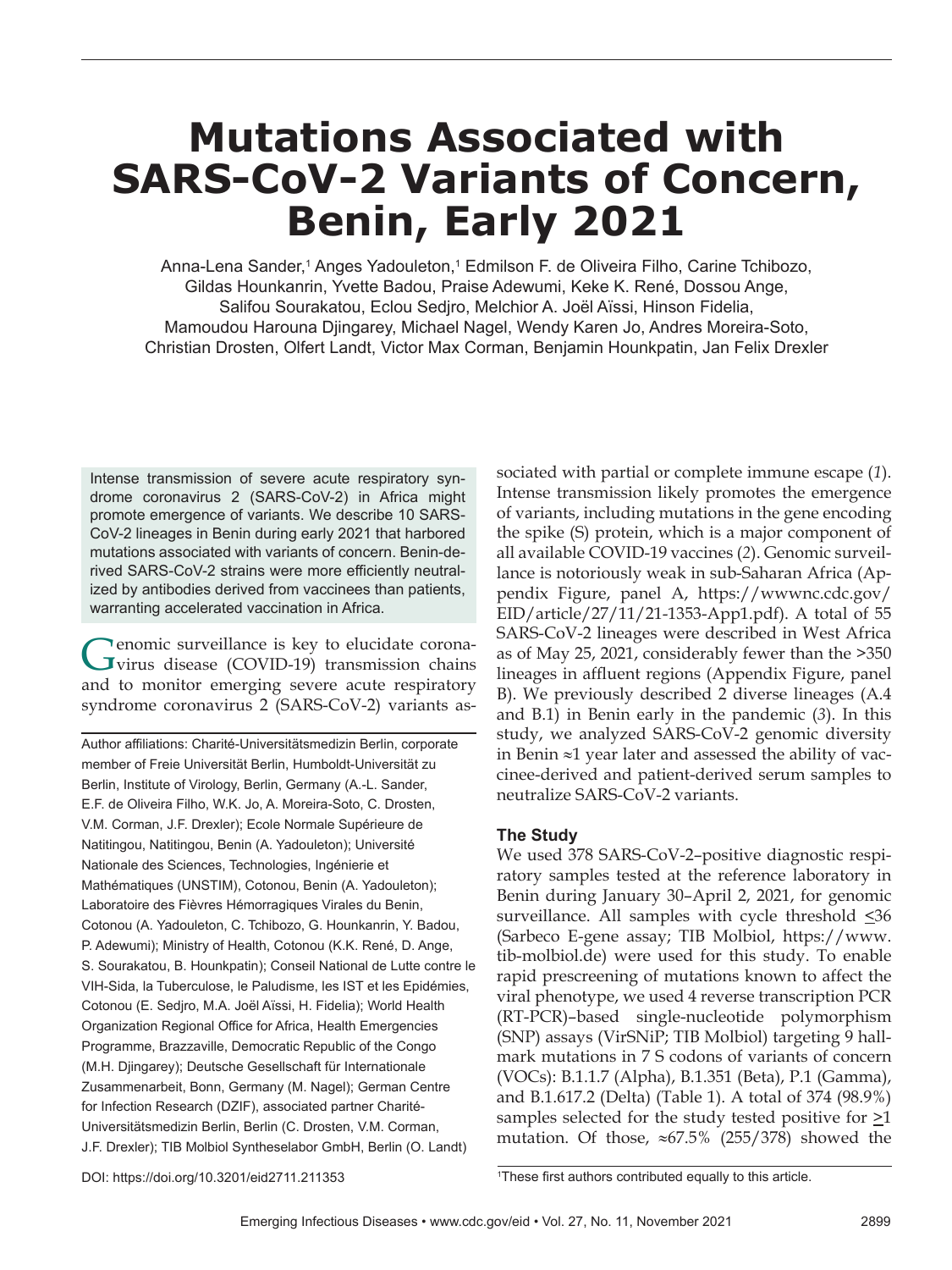## **DISPATCHES**

| <b>DUITIII, LUL I</b> |               |                                                                                                                                                                       |         |         |                   | SARS-CoV-2 variant |     |     |                    |
|-----------------------|---------------|-----------------------------------------------------------------------------------------------------------------------------------------------------------------------|---------|---------|-------------------|--------------------|-----|-----|--------------------|
| <b>SNP</b>            | Spike protein |                                                                                                                                                                       | B.1.1.7 |         | B.1.351           | P.1                |     |     | B.1.617.2          |
| assay                 | variation     | Potential effects                                                                                                                                                     | Alphat  | B.1.525 | Beta <sup>+</sup> | Gammat             | P.2 | P.3 | Delta <sup>+</sup> |
|                       | del HV69/70   | Immune escape and enhanced viral                                                                                                                                      | x       | x       |                   |                    |     |     |                    |
|                       |               | infectivity $(4)$                                                                                                                                                     |         |         |                   |                    |     |     |                    |
|                       | E484K         | Antibody resistance (4)                                                                                                                                               |         | x       | x                 | x                  | x   | х   |                    |
|                       | N501Y         | Increased transmission (4)                                                                                                                                            | x       |         | x                 | x                  |     | x   |                    |
| 2                     | V1176F        | Higher mortality ratest                                                                                                                                               |         |         |                   | х                  | х   |     |                    |
| 3                     | L452R         | Antibody resistance (4)                                                                                                                                               |         |         |                   |                    |     |     | х                  |
| 4                     | K417T         | No data                                                                                                                                                               |         |         |                   | x                  |     |     |                    |
|                       | <b>K417N</b>  | Immune escape $(5)$                                                                                                                                                   |         |         | х                 |                    |     |     |                    |
|                       | P681H         | No data                                                                                                                                                               | х       |         |                   |                    |     |     |                    |
|                       | P681R         | No data                                                                                                                                                               |         |         |                   |                    |     |     | x                  |
|                       |               | *SARS-CoV-2, severe acute respiratory syndrome coronavirus 2; SNP single-nucleotide polymorphism.<br>+Variants of concern according to the World Health Organization. |         |         |                   |                    |     |     |                    |

Table 1. Screened mutations, potential effects, and occurrence in severe acute respiratory syndrome coronavirus 2 variants, Benin, 2021

‡G. Hahn et al., unpub. data, https://www.biorxiv.org/content/10.1101/2020.11.17.386714v2.

69/70 deletion, 58.9% (223/378) the E484K mutation, 33.9% (128/378) the N501Y mutation, 30.4% (115/378) the P681H mutation, 14.8% (56/378) the L452R mutation, and 0.3% (1/378) the K417N or P681R mutation. The K417T or V1176F mutations associated with the Beta and Gamma VOCs were not detected. Approximately 22.2% (84/378) of samples were typeable to 1 of the lineages covered by the VirSNiP assays. According to SNP-based analyses, 14.8% (56/378) of the overall samples showed the mutation pattern of the Alpha variant, B.1.1.7, and 7.4% (28/378) of the B.1.525 variant. Frequent occurrence of the mutations under study suggests that earlier SARS-CoV-2 lineages not carrying those mutations have been replaced in Benin.

Definite lineage designation relies on the full genome sequence. We selected 68 (9 typeable and 59 nontypeable) samples according to unique mutational patterns covering the complete period of the study for a NimaGen/Illumina-based whole-genome sequencing workflow (Appendix Table 1). All nearfull genomes generated within this study were deposited into GISAID (https://www.gisaid.org; accession nos. EPI\_ISL\_2932532–84 and EPI\_ISL\_2958658–72). Lineage assignment using the Pangolin COVID-19 Lineage Assigner version 3.0.2 (https://pangolin. cog-uk.io) confirmed SNP-based lineage prediction in all 9 typeable samples selected for whole-genome sequencing (Appendix Table 2). Despite robust lineage prediction based on unambiguous SNP-based results, our data demonstrate the limited use of VirSNiP assays for strain designation; however, these assays can detect relevant mutations of currently circulating variants. The 68 Benin-derived near-complete genomes were designated to 10 unique lineages, suggesting higher genetic diversity in Benin than ≈1 year before (*3*). During early 2021, lineages B.1.1.7 (22%), A.27 (19.1%), B.1.525 (17.6%), and B.1.1.318 (16.2%) were most prominent in Benin (Appendix Table 3). Despite presence of the mutation P681R (associated with the Delta VOC) in 1 sequence, that strain was typed as A.23.1, and no Delta variant was found.



**Figure 1.** Genomic surveillance of severe acute respiratory syndrome coronavirus 2 (SARS-CoV-2) lineages in Benin, 2021. A) Nonsynonymous mutations of Benin-derived SARS-CoV-2 sequences across the full genome. B) Spike mutations occurring in the SARS-CoV-2 lineages circulating in Benin. Hallmark mutations of variants of concern are shown in color. Other mutations occurring in the Benin-derived sequences are depicted in gray and summarized as others. ORF, open reading frame; RBD, receptor-binding domain.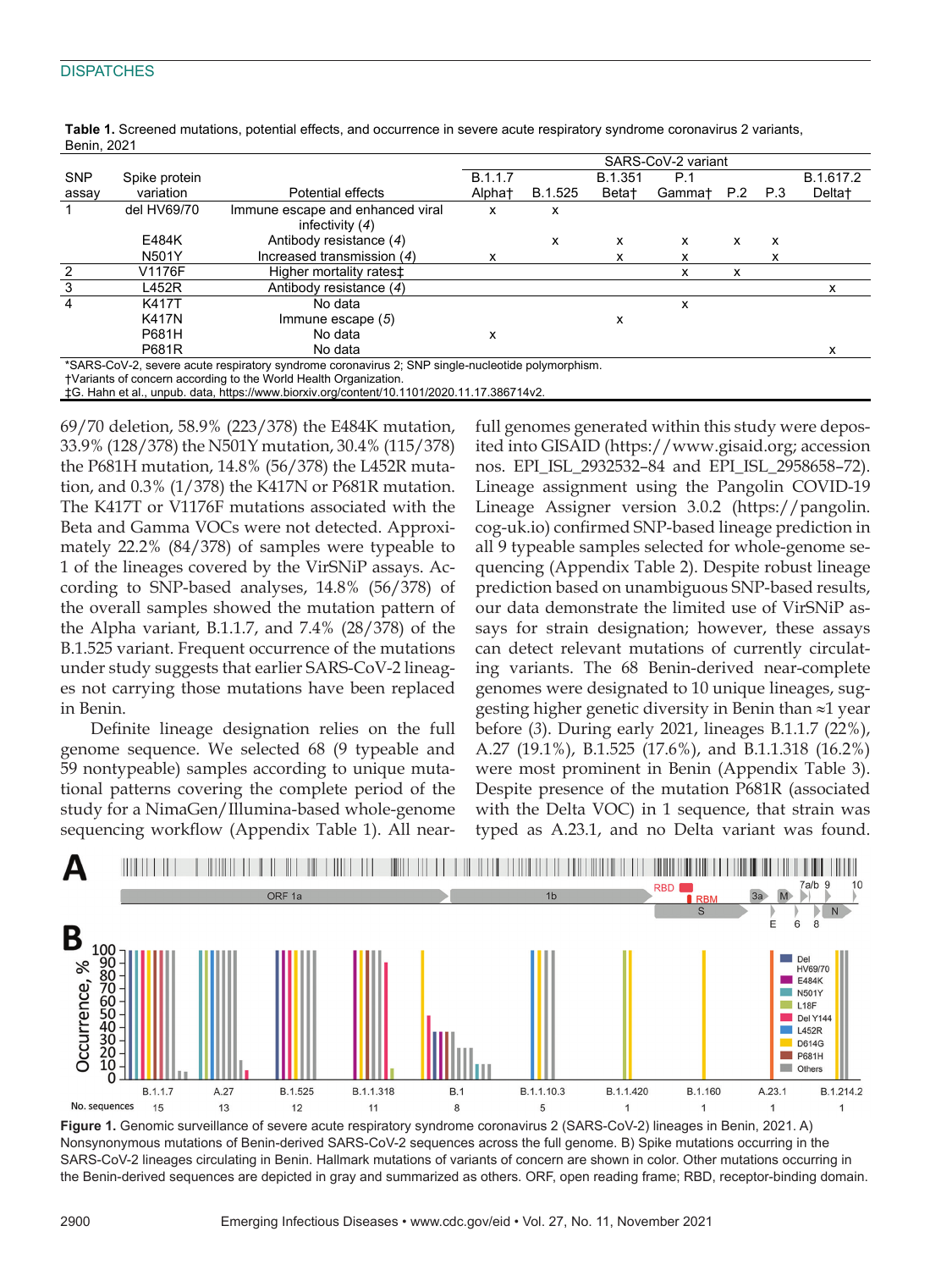These data are consistent with recent online sequence reports from West Africa (A.E. Augustin, unpub. data, https://www.medrxiv.org/content/10.1101/ 2021.05.06.21256282v1; E.A. Ozer et al., unpub. data, https://www.medrxiv.org/content/10.1101/2021 .04.09.21255206v3). A 100% consensus sequence of all 68 Benin-derived sequences showed 229 nonsynonymous nucleotide substitutions across the whole genome; 57 (24.9%) occurred in the S protein (Figure 1, panel A). Of note, variants with mutations in the S protein might alter the transmissibility and antigenicity of the virus (*4*). Internationally recognized VOCs to date share 16 S mutations in unique combinations (https://covariants.org/shared-mutations). The Benin-derived SARS-CoV-2 strains shared 10 unique S mutations reported in VOCs, although most of those

strains were not defined as any VOC other than Alpha (Figure 1, panel B), suggesting convergent evolution of key mutations across different lineages (D.P. Martin et al., unpub. data, https://www.medrxiv.org/ content/10.1101/2021.02.23.21252268v3; S. Cherian, unpub. data, https://www.biorxiv.org/content/10.1 101/2021.04.22.440932v2). Putative higher fitness mediated by genomic change was consistent with more mutations in predominant lineages than in lineages found at lower frequencies (Figure 1, panel B).

Because S mutations, individually or in combination, have been shown to afford viral escape to antibody-mediated immune responses, the high prevalence of variants with large numbers of these mutations circulating in Benin was cause for concern. To investigate whether and to what extent



**Figure 2.** PRNT results of severe acute respiratory syndrome coronavirus 2 (SARS-CoV-2) variants from Benin, 2021. Graphs compare results of neutralization tests for naturally infected persons (A) and persons who received the Pfizer-BioNTech vaccine (BNT162b2; https://www.pfizer. com) (B) against the B.1.153 lineage from January 2020 (Munich/ChVir929/2020 strain; GISAID [http://www.gisaid.org] accession no. EPI\_ISL\_406862; Pangolin version 2021–05–19), the Beta strain (Baden-Wuertemberg/ ChVir22131/2021; accession no. EPI\_ISL\_862149; B.1.351; Pangolin version 2021–05–19) and the B.1.1.7, B.1.214.2, B.1, and A.27 lineages isolated from patients from Benin. Lines denote the mean  $PRNT_{50}$  endpoint titer. Statistical significance was determined by the Dunn's multiple comparisons test. Nonsignificant values are not shown for clarity of presentation. PRNT $_{50}$ , 50% plaque reduction neutralization test.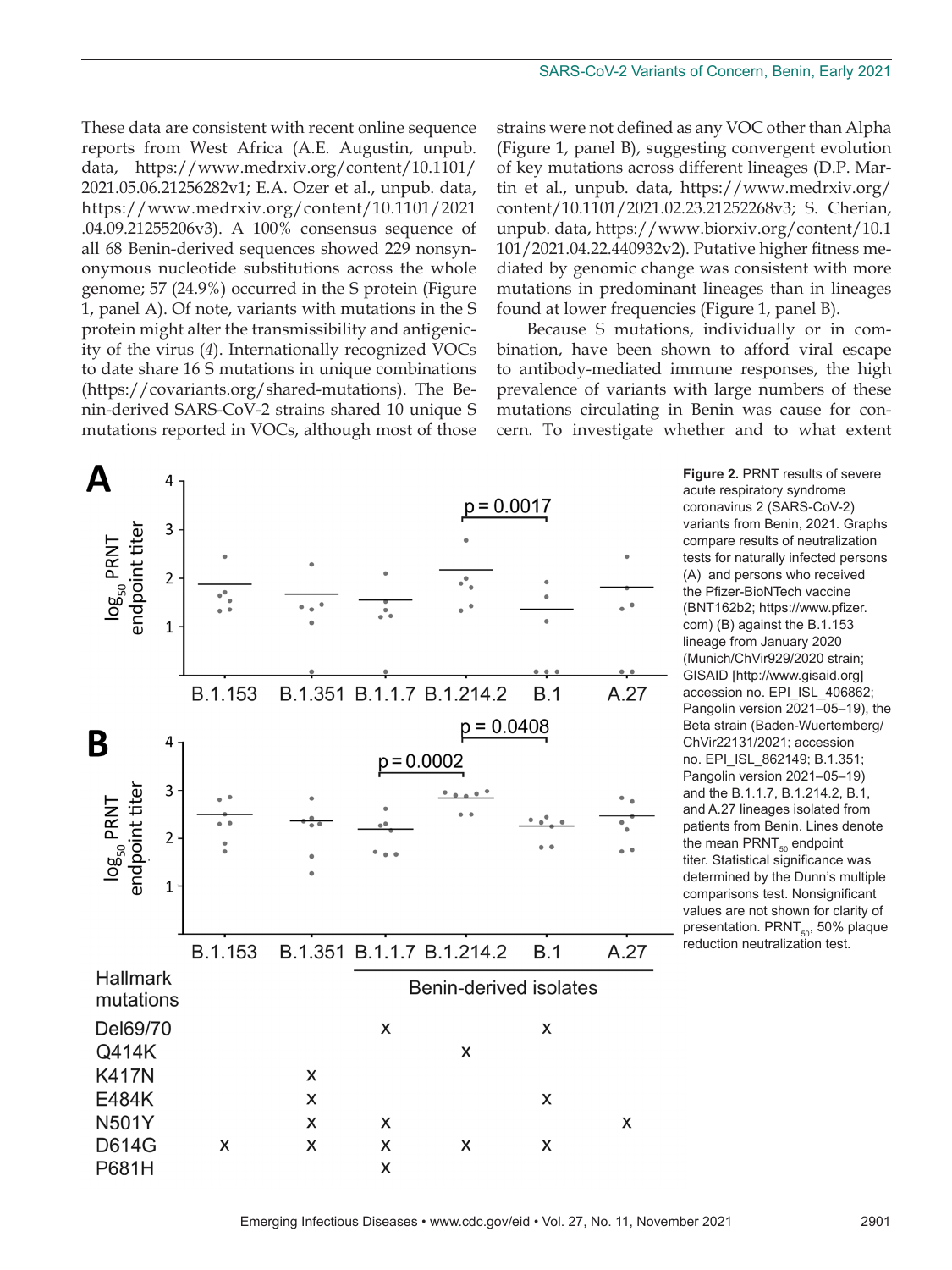## **DISPATCHES**

| ZUZ I                                                                                    |                               |                        |                       |                         |  |  |  |  |
|------------------------------------------------------------------------------------------|-------------------------------|------------------------|-----------------------|-------------------------|--|--|--|--|
| Sample no.                                                                               | 251307                        | 314235                 | 251455                | 312541                  |  |  |  |  |
| Lineage                                                                                  | B.1                           | B.1.1.7                | A.27                  | B.1.214.2               |  |  |  |  |
| <b>Mutations</b>                                                                         | Q52R. Del HV69/70. Del        | Del HV69/70, Del Y144, | L18F, L452R, N501Y,   | Ins R214TDR, Q414K,     |  |  |  |  |
|                                                                                          | Y144, E484K, D614G,           | F490S, N501Y, A570D,   | A653V, H655Y, D796Y,  | D614G, T716I            |  |  |  |  |
|                                                                                          | Q677H. F888L                  | D614G, P681H, T716I.   | G1219V                |                         |  |  |  |  |
|                                                                                          |                               | S982A, D1118H          |                       |                         |  |  |  |  |
| Patient-derived samples                                                                  |                               |                        |                       |                         |  |  |  |  |
| Mean titer (95% CI)                                                                      | $23 (-12.4 \text{ to } 58.4)$ | $35.5$ (-12 to 83)     | 65.6 (-46.6 to 177.7) | 148.9 (-86.59 to 384.3) |  |  |  |  |
| No. (%) neutralized                                                                      | 3/6(50)                       | 5/6(83.3)              | 4/6(66.7)             | 6/6(100)                |  |  |  |  |
| Titer differencet                                                                        | 52.2 (1.5-fold)               | 39.7                   | 9.7                   | $-73.6+$                |  |  |  |  |
| Vaccinee-derived samples                                                                 |                               |                        |                       |                         |  |  |  |  |
| Mean titer (95% CI)                                                                      | 180.5 (102.8-258.1)           | 156.2 (33.6-278.7)     | 293.7 (57.1–530.2)    | 698.3 (446.8-949.9)     |  |  |  |  |
| No. (%) neutralized                                                                      | 7/7(100)                      | 7/7(100)               | 7/7(100)              | 7/7(100)                |  |  |  |  |
| Titer difference <sup>+</sup>                                                            | 136.7                         | 161                    | 23.5                  | $-381.1\pm$             |  |  |  |  |
| *PRNT <sub>50</sub> , 50% plaque reduction neutralization test.                          |                               |                        |                       |                         |  |  |  |  |
| +Compared to variant B.1.153.                                                            |                               |                        |                       |                         |  |  |  |  |
| <b>‡Lower titers against the early isolate compared with this Benin-derived isolate.</b> |                               |                        |                       |                         |  |  |  |  |

Table 2. Hallmark mutations and PRNT<sub>50</sub> results of Benin-derived severe acute respiratory syndrome coronavirus 2 lineages, Benin, 2021

SARS-CoV-2 variants circulating in Benin and West Africa (*5*) evade neutralizing antibody responses, we isolated 4 lineages with unique mutational patterns (Table 2): an A.27 lineage isolate harboring the N501Y mutation; a B.1 isolate harboring the 69/70 deletion and the E484K and D614G mutations; a B.1.1.7 lineage isolate harboring the 69/70 deletion and the N501Y, D614G, and P681H mutations; and a B.1.214.2 lineage harboring the Q414K and D614G mutations (Figure 2). Additional isolation attempts of strains belonging to the frequently detected B.1.525 and B.1.318 lineages failed, likely because of degradation after repeated freeze-thaw cycles under tropical conditions. We tested neutralization potency of 6 serum samples from patients in Benin taken ≈8 days after RT-PCR– confirmed SARS-CoV-2 infection during early 2020 (*6*) and another 7 serum samples from persons in Europe 4 weeks after receiving the second dose of the Pfizer/BioNTech vaccine (BNT162b2; https:// www.pfizer.com) (Appendix Table 4). Sampling was approved by the ethics committee of the Benin Ministry of Health (approval no. 030/MS/DC/SGM/ DNSP/CJ/SA/027SGG2020) and of Charité-Universitätsmedizin Berlin (approval nos. EA1/068/20 and EA4/245/20). We compared neutralization titers with a SARS-CoV-2 strain (B.1.153) from January 2020 and the Beta strain (B.1.351) known to evade antibody-mediated neutralization (*7*). Despite the early sampling time after RT-PCR confirmation of SARS-CoV-2 infection, all 6 serum specimens from patients in Benin efficiently neutralized the early SARS-CoV-2 isolate carrying only the D614G mutation. In contrast, only 3 of those 6 serum specimens neutralized the B.1 isolate, the only isolate with the E484K mutation (Figure 2, panel A). Among the serum specimens from vaccinated persons, all neutralized the B.1 isolate, albeit at 1.5-fold lower titers than the early lineage

B.1.153 isolate (by Friedman test and Dunn's multiple comparisons test; p>0.99) (Figure 2, panel B). Those data were consistent with a recent report describing efficient neutralization of a B.1.525 strain from Nigeria by vaccinee-derived serum specimens (*8*). Of note, another strain classified as B.1.214.2 was neutralized more efficiently than all other tested lineages (Figure 2), highlighting that not every mutation in circulating lineages affords reduced antibody-mediated neutralization. Other hypothetically present fitness advantages of such strains will require detailed virologic investigation.

Our study is limited by patient-derived samples taken an average of 8 days after infection (*7*), which could imply incomplete maturation of antibodies. However, similar neutralization patterns between patient-derived and vaccinee-derived serum specimens suggest robustness of our data. Another limitation is that vaccinee-derived serum samples originated exclusively from Europe. Vaccine responses vary between populations, possibly influenced by genetic background and immune-modulating diseases (e.g., malaria or HIV) (*9*), highlighting the importance of testing serum samples from vaccinees in Africa for future studies. Of note, the efficacy trial of the Pfizer/ BioNTech vaccine enrolled ≈40,000 participants, only ≈800 of whom were from Africa, and all of those from South Africa (*10*).

## **Conclusions**

Our data highlight the importance of ongoing monitoring of population immunity to emerging SARS-CoV-2 variants in Africa and of using serum specimens from local settings for phenotypic characterizations. Vaccination programs in Africa should be accelerated urgently, emphasizing the importance of global access to vaccines.